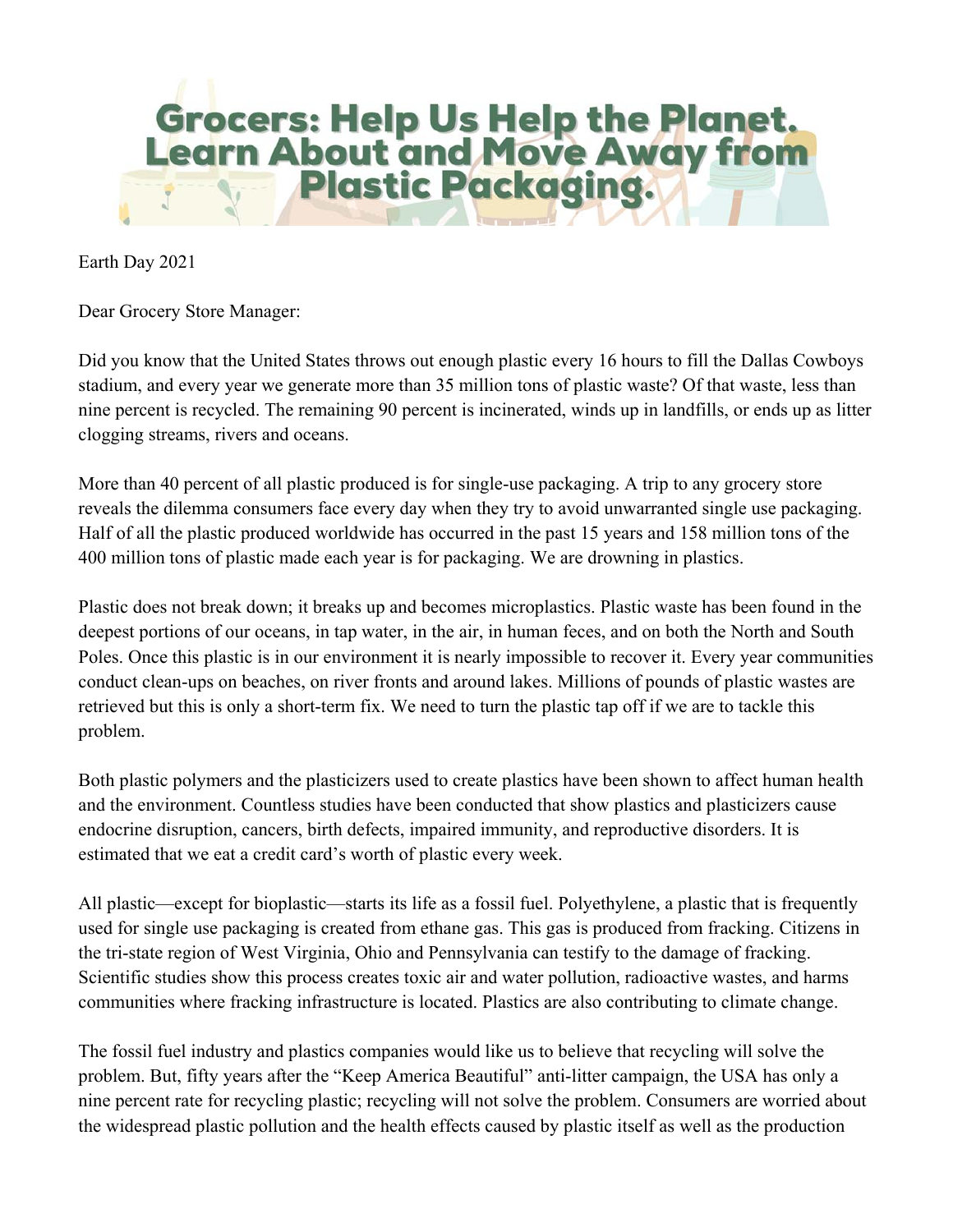processes. Consumers want to purchase less plastic, especially needless plastic packaging, but are finding it is hard to find products and produce not packaged in plastics.

We know plastic reduction is possible as stores like Aldi's in Ireland and others in the EU have made progress on cutting down on plastics. Some solutions to excessive plastics are: reusable bags for groceries and fresh produce, the use of plant based or bio-plastics for packaging, allowing shoppers to bring their own containers, using cardboard packaging for items such as pasta and beans.

We are asking you, as a grocery store manager, to help us stop the excessive use of plastic packaging. We urge you to take the following actions:

• Support legislation that supports reusable bags and phases out plastic shopping bags

• Support the Break Free From Plastic Pollution Act of 2020 (HR 5845) which is backed by more than 400 environmental groups and sponsored by Sen. Jeff Merkley and Rep. Alan Lowenthal. Learn more here: www.breakfreefromplastic.org/pollution-act/

- Ask your suppliers to cut down on plastic packaging or find alternative eco-packaging
- Seek out and support alternative packaging

• Talk to your customers about the changes your store is trying to make and ask for their support and suggestions

- Support customers who are currently using reusable bags
- Follow the example of stores like Bulk Barn and Spouts that have reusable containers and bags
- Develop a comprehensive plastic reduction program with target dates for actions

Enclosed please find two Center for International Environmental Law reports: Plastics & Health: The Hidden Costs of a Plastic Planet Plastics & Climate: The Hidden Costs of a Plastic Planet

Signed,

On behalf of OVEC, the Ohio Valley Environmental Coalition, Dr. Randi Pokladnik, and volunteer Mary Wildfire, Chairman of the Board Francis Sullivan, Executive Director Vivian Stockman, and staff members Dani Parent, Sarah Carballo, and Tonya Adkins

Ben Hunkler, on behalf of Concerned Ohio River Residents Robin Blakeman, on behalf of West Virginia Interfaith Power and Light Linda Frame, President of the West Virginia Environmental Council Allen Johnson, on behalf of Christians For The Mountains